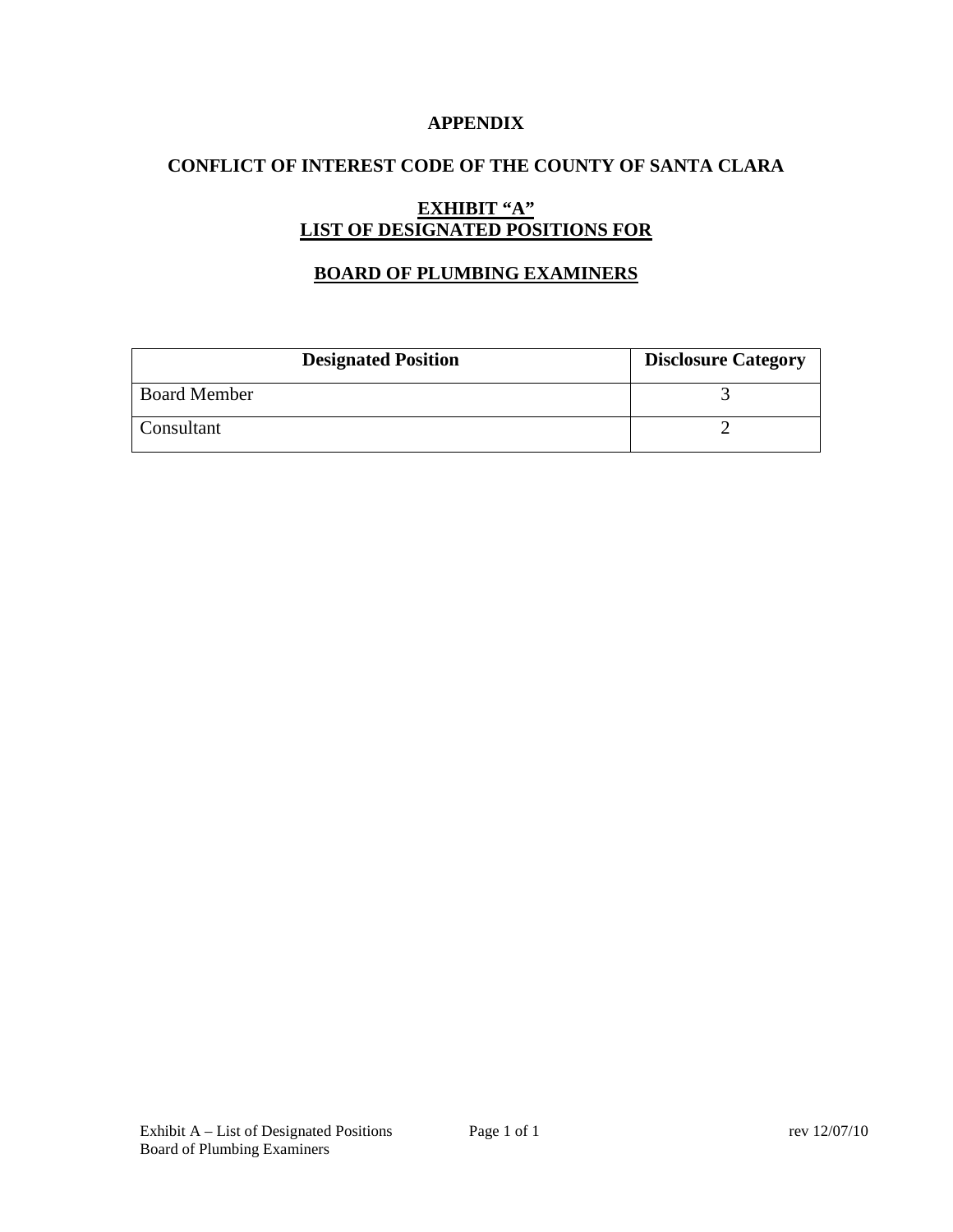#### **APPENDIX**

### **CONFLICT OF INTEREST CODE OF THE COUNTY OF SANTA CLARA**

# **EXHIBIT "B" DISCLOSURE CATEGORIES FOR**

# **BOARD OF PLUMBING EXAMINERS**

Pursuant to the County of Santa Clara's Conflict of Interest Code, Disclosure Categories 1 and 2 shall read as follows for all Code Agencies.

**Disclosure Category 1:** Persons in this category shall disclose:

(1) all investments in, business positions in, and income (including gifts, loans and travel payments) from:

(a) all sources that provide, plan to provide, or have provided in the last two years, facilities, goods, software, hardware, or related technology, equipment, vehicles, machinery or services, including training or consulting services, to the County;

(b) all sources that are subject to the regulatory, monitoring, investigatory, enforcement, valuation, certification, permit or licensing authority of, or have an application for a license, permit or certificate pending before, the County;

(c) all sources that receive, are planning to apply to receive, or have received in the last two years, grants or other monies from or through the County; and sources that receive referrals to provide assessments and/or treatments that are required or recommended by the County; and

(2) all interests in real property in the County of Santa Clara located entirely or partly within the County, or within two miles of County boundaries, or of any land owned or used by the County.

**Disclosure Category 2:** Each Consultant shall disclose: (1) all investments in, business positions in, and income (including gifts, loans and travel payments) from: (a) all sources that provide, plan to provide, or have provided in the last two years, facilities, goods, software, hardware, or related technology, equipment, vehicles, machinery or services, including training or consulting services, to the County; (b) all sources that are subject to the regulatory, monitoring, investigatory, enforcement, valuation, certification, permit or licensing authority of, or have an application for a license, permit or certificate pending before, the County; (c) all sources that receive, are planning to apply to receive, or have received in the last two years, grants or other monies from or through the County; and